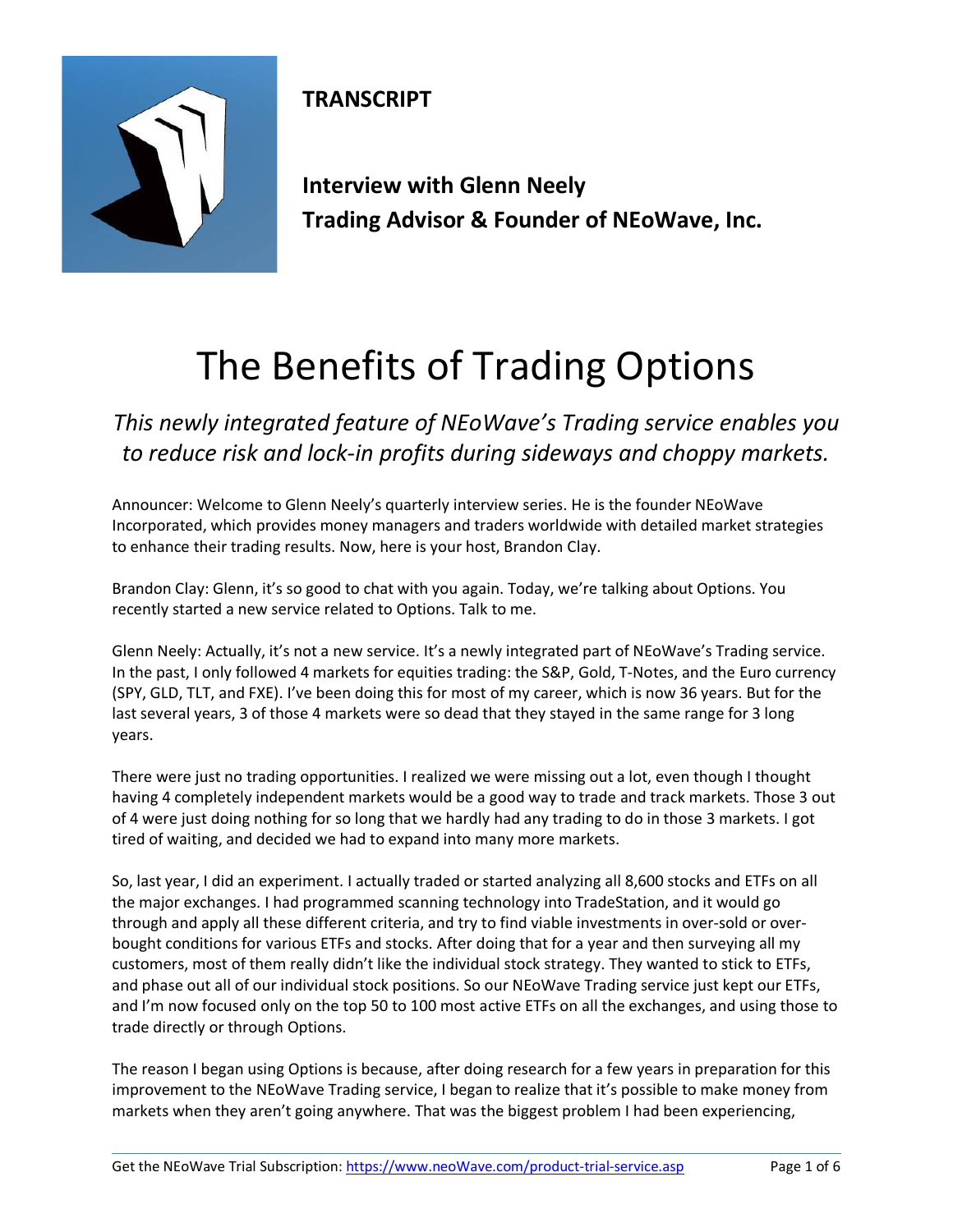because 3 of the markets I had been following didn't go anywhere for 3 years. So, I realized that by selling Options premium on GLD, TLT, and FXE, we could actually make money if the market did absolutely nothing.

That's the reason I began researching and studying Options strategies and integrating them into the NEoWave Trading service. This way, we could start making money when the markets aren't going anywhere or if they're just chopping around, like they've been doing for the last 15 months.

Brandon: Okay. So, let me back up for just a second. There may be some listeners who aren't very familiar with Options. Could you give a real brief definition of what Options are and how you might use them?

Glenn Neely: Well, Options are a right to purchase an equity or an ETF at a particular price in the future, and they always have an expiration date. Most of them expire within three to six or nine months. Most people probably don't trade them much longer term than that, and a lot of people trade very short-term Options, looking for extreme leverage. Let's say you are buying Gold, which we did a few months ago right near the lows, and just recently – let me look up on my chart here – just recently we sold some GLD Options because I thought Gold was getting close to a short-term top. That means if it's going to go sideways, we could start losing money on the position if the market started to sell off, so we actually sold some Options.

Let me look up the exact details here. We sold the June 123 calls, so by doing that, we actually can bring in some money while this position, while this market goes sideways. The amount of money that was collected is called premium. When you write an Option, they give you the money instead of charging you for the position. So, if you were to buy an Option, you obviously pay the money and it's taken out of your account, and it's either gone – or when you sell the Option – you can get some or all or more than all of your money back.

When you sell it, you're limited to a specific amount of potential profit, but every single day that passes, the amount of value for that Option declines. It's a very small amount, and it gets much faster. The Option value decays much quicker the last month of the Option. But I sold some June contracts here and brought in \$2,900 in premium. And if I can wait till the end of June and hold that position the entire time, then I'll automatically make \$2,900 extra, even if the Gold market goes sideways for the next 4 months.

So, that's the benefit of Options. It allows you to be less specific and less accurate. It sort of allows a lot of fuzziness to your trading and analysis. You don't have to get the exact top or the exact bottom. You don't have to have precise stops. You can make money while the market goes sideways.

With this position – I'll pull up the analysis on it and can actually tell you exactly what happened – in this position, as long as Gold closes at 123, which was the strike price of that short call, as long as it closes at 123 or higher, I'll make the entire, full premium on that Option. Anything from 123 or higher, the amount that I'll make in the expiration will be the exact same amount, which will be \$7,160.

If it sells off, as it sells off, the premium will decay faster, but the long position that I have will also start losing money. So, the point where the position breaks even won't occur until about 114, so we would have to drop approximately 7% to 8% from current levels to break even. If I hadn't sold that Option, then the breakeven point would be at 118. So, it gives me 4 additional points, a buffer, for the market to play around and for me to still make money. So the market can drop more, and I can still end up making money. If I hadn't sold that, then I would start losing money a lot sooner. So, that's one of the major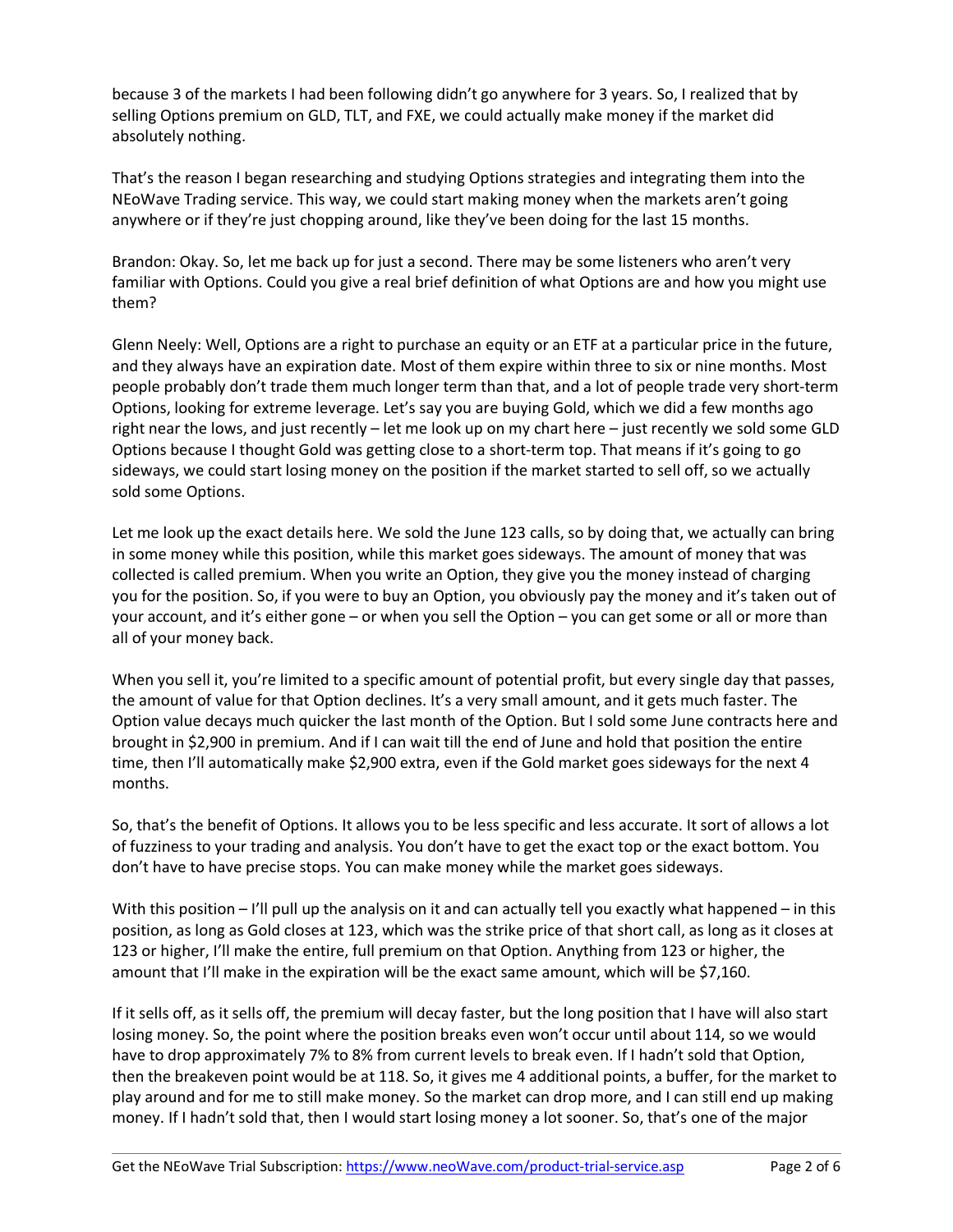benefits of writing Options premium. It does limit upside, like if it goes up a lot, I'm not going to make any more than the \$7,600, but it also allows a lot of...more downside and still not losing money.

Brandon: Just to confirm with you related to writing and selling, this is one of the things that if... You were going back and forth between writing an Option and selling an option. That is the same thing.

Glenn Neely: They're synonymous.

Brandon: Yeah, okay. I just want to make sure for people who may not be familiar with it. And also to confirm, the way you've been talking about it, the strategy that you're employing seems to be a writing or a selling strategy, not a purchasing or a buying strategy of Options. Is that correct?

Glenn Neely: No. I buy calls or I buy long stocks, and then I'll generally, if you're in an uptrend, then I'll sell premium on those positions at the point where it looks like the market is reaching resistance, or might go through a correction. So, whenever it's at a point where you think it might stop advancing for a while and/or start declining, that's when you can write Options against the position. Generally, I prefer to get in what's called a naked Option or a naked stock position at some oversold condition, then let the market bounce. And during the bounce is when you want to sell the premium. And when you do it this way, your profit potential is greater, you can lock in more profit. If you sell the Option at the same time you buy the stock or the long call, then your profit potential is less, but it still gives you much more buffer on the downside. So, the kind of purpose of selling premium is to increase the amount the market can drop and you'll still make money.

So, a lot of people make the mistake when they're trading, they're trying to make as much money as possible, and they forget about the risks they're taking. So, they may buy an Option with 1 or 2 weeks, they'll spend \$1,000 and hope to make 10 times their money or 20 times their money, but in that situation, the odds of losing are probably 95% out of 100. So, my goal, and which should be the goal of any professional trader is return of your capital is more important than return on your capital. So, you always want to try to get your money back first, and then everything else is just, what they say in Louisiana, lagniappe, it's extra. So, you want to try to always get your money back, and writing premium increases your chances of getting your money back.

Brandon: Excellent. You also brought up this subject and the answer there that it's not just a writing of the option. Sometimes you're going along the stock, and maybe writing an Option on top of that position. So, some of the strategy you employ, and presumably is integrated into the service, involves multiple positions. Is that correct?

Glenn Neely: Oh, yes, absolutely. Right now, for our customer account, I have to look it up real quick, we currently have about almost 20 positions in all ETFs. And some of those are singles, which means they're just a call or long a put because these are bullish or bearish. And let me just check, so I can give you a percentage here. I would say about half of them, maybe a little bit more than half, are covered positions where we have a long stock and a short call, or a long call and a short call, so you know, a coverage. It's called a covered position where you're limiting your potential, but also limiting your risk. And then about a little bit less than half of them are directional trades.

And most of these are very recent, new directional trades. So, my hope, of course, is that the market will move somewhat in our favor. And then, after it does, if it's moved 20%, 30%, 40% in our favor for the Options, then I'll write some Options on those positions to bring in an extra amount of money, reduce the overall risk of the position, and allow us to make money if the market goes sideways.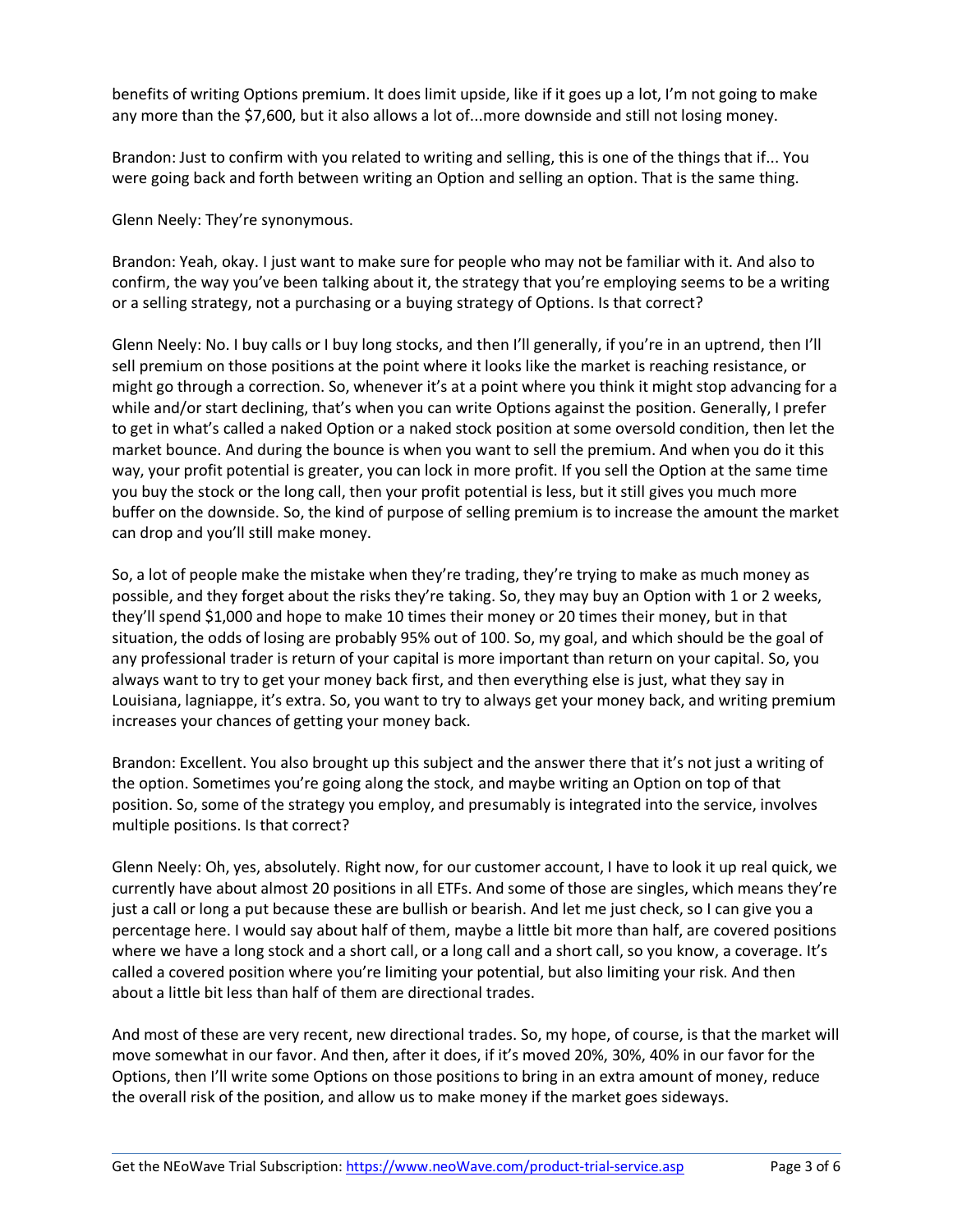Brandon: Okay. And do you view your positions as sort of like a portfolio of positions, you're not betting on any one particular...

Glenn Neely: Yes, that's another important criteria that a lot of people, when they trade are looking for that one great trade, and they want to focus on that situation, but then, of course, if your analysis is wrong, or your timing is off, you may buy an Option that expired before the move happens. So, it's a good idea to spread your probabilities around, spread your risk around. So, a lot of times things will just happen you don't expect. Like, I'm sure many of you have seen crazy stuff happen with Tesla, where all of a sudden, now the blue, it's zooming way up, or zooming way down. And these kinds of events are mostly unpredictable and you want to be there when it happens, but you don't necessarily know when it's going to happen.

So, by spreading your risk around, and then only focusing on positions that are making money and losing money, significant amount, not things that are just barely making or losing money, then you can actually take strategies that address the good positions and the bad positions. So, for example, in TradeStation, there's the ability to export all of your positions into an Excel spreadsheet. And I've paid my programmer to design this very sophisticated exporting process that organizes all my positions based on whether they're puts or calls, whether they're single positions, or whether they're covered positions, whether they're making money or losing money and how much and what percentage, and all of these details, and then it highlights the positions that are at risk, and highlights the positions that are making a lot of money.

So, if a position is, say, making more than 30%, 40%, then that's one that'll be highlighted and we can use a protective strategy such as writing premium to enhance the profit potential of that position. If a position is losing 20% to 30%, that position will be highlighted in red, and then I can address that by starting to scale out. That's another thing that most people don't do when they trade. They don't want to pay attention to the stuff that's losing money because they don't want to be wrong. So, they just sort of ignore the bad stuff, hoping it's going to get better, and the good stuff, they tend to want to get out very quickly because they're all excited, they're making money. But they're doing exactly the opposite of what really creates a profitable long-term portfolio. You want to let your profits run, and cut your losses short.

By having multiple positions, 10 to 20, maybe even 30, I usually have about 30 generally, where you spread all of your risks out, and you only risk 2% or 3% per position so your total risk is maybe pushing 100% but there are all kinds of different strategies: long, short, hedged, not hedged, covered, and so forth. And then you have the spreadsheet that I print out, and it just tells me which ones to focus on, the ones that are starting to lose too much, I start scaling out of them in thirds, you know, a third each day until the position either improves or until I'm completely out.

And the positions that are doing really well, I'll start writing premium on so that I enhance their profit potential and protect some of the profits. And then if it really starts making a lot of money, then I'll start scaling out of the profitable positions also in stages. So, if they're up like 60%, I might get off a third. This is for Options, by the way. So, maybe another third. And if they're up 120 or more, maybe get the whole position off. So, you're always wanting to scale out or your losers quicker, and hold your winners longer and protect them over longer periods of time.

Brandon: So, it's helpful to hear the philosophy behind what you're doing and why you're doing what you're doing. I'm thinking about the trader on the other side though. And they're not going to have all this information that's in your head and what you're doing. Of course, they want to know why you're doing it. But are you telling them? Are you saying, "Okay, it looks like this position isn't working out as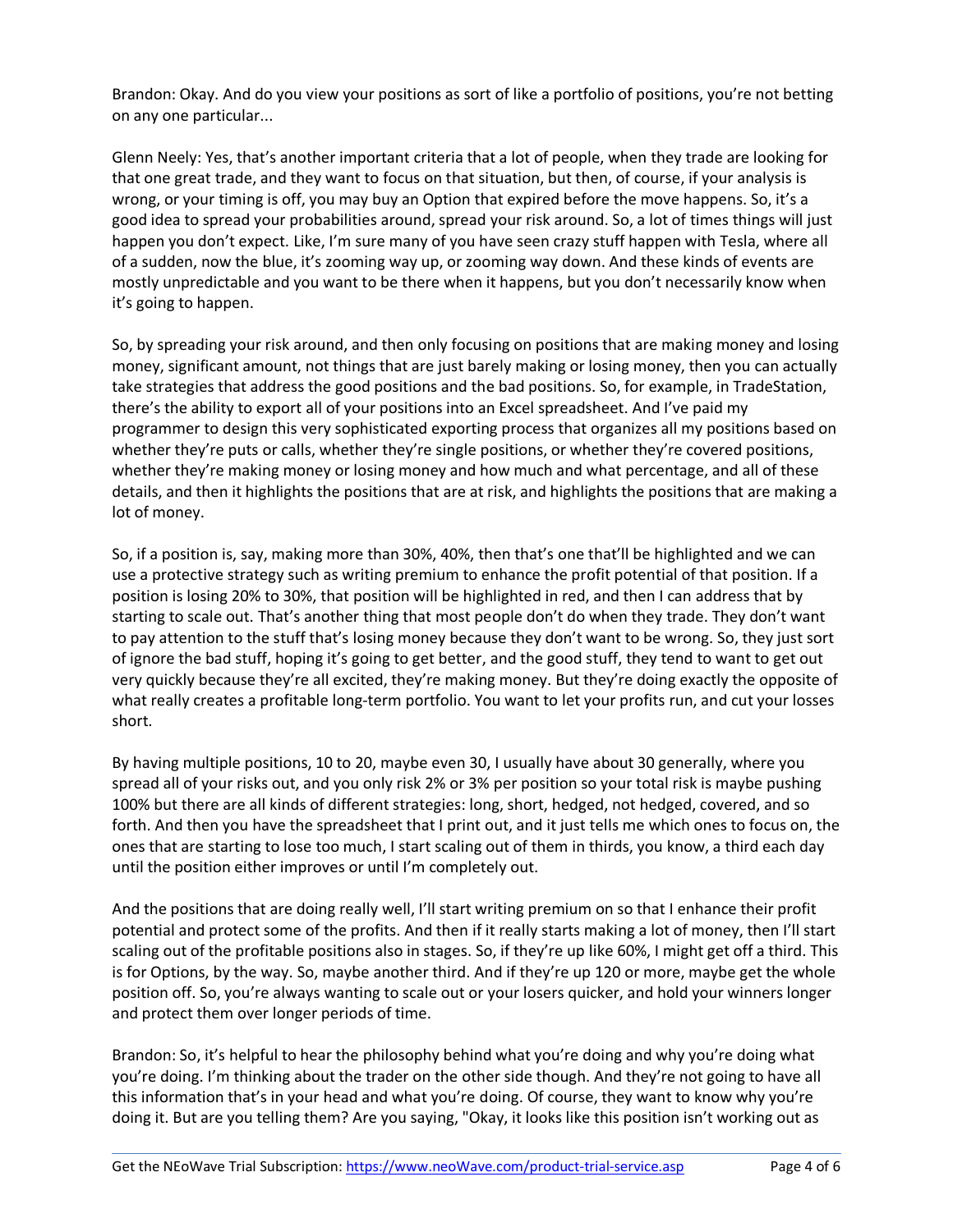well as we'd like it to. I want you to go ahead and scale out"?

Glenn Neely: Absolutely. We do it all the time. In fact, we just did that today. I can read you what I said in my Trading service email today.

Brandon: Yeah, let's do it. Yeah, I'm curious.

Glenn Neely: I have a position in the IWM which is the Russell 2000. And so I said, "This market continues to rally against our position. If you have more than one put spread open, exit half of all remaining positions and keep the other half. If this position continues to move against us later this week, we will probably exit the remainder." So, that's an example of getting out of a position. We'd already taken off a third of that position earlier in the week. And let me see if there's another example here where we hedged a position.

Brandon: And by hedging, it's going in your direction but you want to make sure that you're protecting your profits?

Glenn Neely: Yeah, when I say hedge, I'm saying that we're looking to write premium on a position that's already making money and doing well. So, let's see. GLD – here's a perfect example. I mentioned that to you earlier, and that's with the June contracts. I got to pull up my June. Okay. So, I said on December 26th, "This long position is making more than 35%, which gives us a chance to reduce the cost and risk of this position. Neely River and my MOAT Index tell us this market is getting close to resistance. And if you look up the 25th of December, let's see what that looks like. The correction started. It peaked four days later, and then it went sideways for three weeks. So, that allowed us to collect some premium while the market went sideways. That's a perfect example of using Options – you're not just waiting and not making money, you're actually making money while you're waiting.

Brandon: Perfect. And I'm trying to put myself in the other trader's shoes. As they're looking at these updates that are coming out, about how many trade adjustments, new trades, are happening each month?

Glenn Neely: It's hard to say. I mean, it depends on how active the markets are. Probably one to three a week. That's the total number of trades or adjustments. So, one to three updates per week approximately. It just really depends on how active the markets are.

Brandon: Okay. Well, that sounds pretty reasonable, because if you're doing 1 to 3 a week, you're looking at 4 to 12 per month. That's not a lot of activity for the trader.

Glenn Neely: And a lot of these, they're not new positions. They're just protecting old ones or scaling out of ones that are making money, or scaling out of ones that are already being held, so that's including everything. It's not new positions.

Brandon: Got it. And, of course, this is the only Options service that's out there that's following the NEoWave strategy. Is that correct?

Glenn Neely: Right. Well, it's a combination of NEoWave for forecasting and what I call Neely River, which is a trading technology. So, Neely River helps me to fine-tune entries a lot better than Wave theory can. Wave theory is a great at the extremes and it's great at telling you the direction or trend of a market, but it's not so great at telling you exactly how to enter a position, exactly where to put your stops, especially when you're far from the beginning or end of a trend. It's not going to tell you what